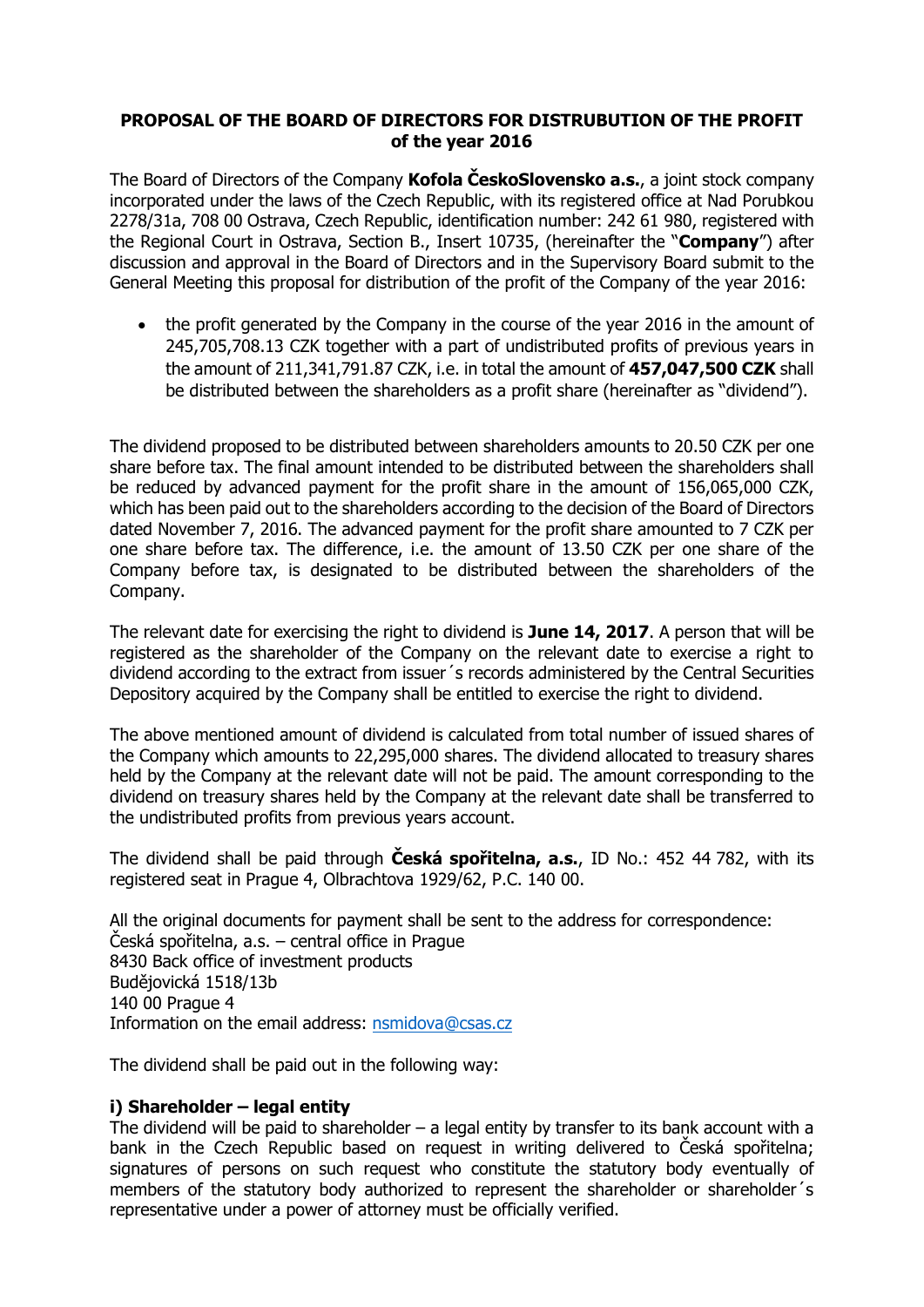Request of the shareholder must include:

- a) shareholder´s bank account number; and
- b) name of bank maintaining the shareholder´s bank account.

Shareholder shall present an original of excerpt from Commercial Registry or other equivalent registry (not older than 3 months) eventually its certified copy evidencing authority of person or persons representing the shareholder – legal entity.

Shareholder´s proxy which is a legal entity must present an original excerpt from Commercial Registry or other equivalent registry (not older than 3 months) eventually its certified copy evidencing authority of persons who constitute the statutory body eventually of members of the statutory body authorized to represent the shareholder´s proxy.

If the shareholder is represented based on a power of attorney or a substitute power of attorney, shareholder´s signature in his position of principal and signature of proxies on eventual substitute power of attorney must be officially verified.

An individual representing the shareholder shall prove his identity by presenting a valid personal ID card.

### **ii) Shareholder – natural person**

The dividend will be paid to shareholder – natural person:

a) in cash at designated branch of Česká spořitelna in the Czech Republic based on presenting a valid personal ID card; or

b) through transfer to shareholder´s bank account maintained by a bank in the Czech Republic based on a request in writing delivered to Česká spořitelna.

Shareholder´s request under letter b) above must include:

- a) shareholder´s bank account number;
- b) name of bank maintaining shareholder´s bank account.

Signature of the shareholder or shareholder's proxy under a power of attorney on the request under letter b) above must be officially verified in situation where the gross advanced payment for the profit share exceeds CZK 1,000.

Shareholder or an individual representing the shareholder under a power of attorney shall prove his identity by presenting a valid personal ID card.

Shareholder´s proxy which is a legal entity must present an original excerpt from Commercial Registry or other equivalent registry (not older than 3 months) eventually its certified copy evidencing authority of persons who constitute the statutory body eventually of members of the statutory body authorized to represent the shareholder´s proxy.

If the shareholder is represented based on a power of attorney or a substitute power of attorney, shareholder´s signature in his position of principal and signature of proxies on eventual substitute power of attorney must be officially verified.

### **iii) Shareholders represented by custodians of securities or participants maintaining a derivative registry**

Custodians of securities and participants maintaining a derivative registry shall be paid the dividend to their bank account maintained with a bank in the Czech Republic based on a request in writing delivered to Česká spořitelna with officially verified signatures of persons on such request who constitute the statutory body eventually of members of the statutory body